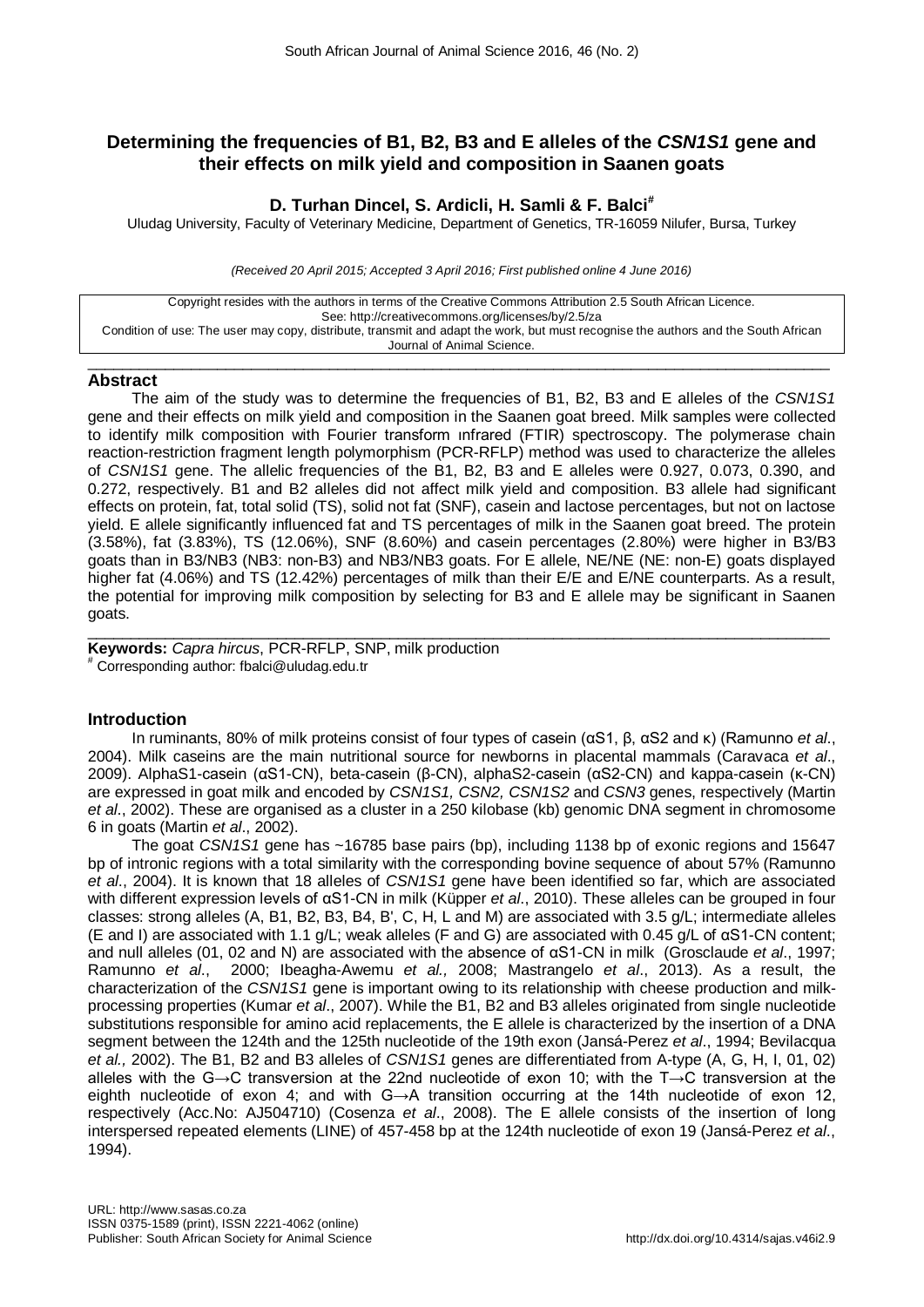The polymorphisms at αS1-casein locus affect not only the quantity of casein in goat milk, but also its structural and nutritional characteristics and technological properties (Mastrangelo *et al*., 2013). Characterization of these animals for *CSN1S1* variability is important owing to their relationship with milkprocessing properties (Kumar *et al*., 2007). The milk composition and coagulation properties are fairly associated with the the amounts of αS1-CN (Clark & Sherbon 2000). Lower percentages of total solid (TS), solid not fat (SNF), fat, protein and casein, and a lower coagulation rate were observed in milks that lacked αS1-CN, compared with milk that contained high amounts of αS1-CN in goats (Clark & Sherbon 2000). Milk from EE goats for the *CSN1S1* gene had a significantly higher curdling rate than milk from homozygote Btype (B-type: B1, B2, B3, B4, C, L) individuals in the cheese-making process (Caravaca *et al*., 2011).

Devold *et al*. (2011) pointed out that the contents of casein were significantly lower in 'null' milks (1.93%) than in milks of the 'strong' group (2.05%) in Norwegian dairy goats. The results obtained by Caravaca *et al.* (2008) in a study on Murciano-Granadina goats showed that BB genotyped goat for *CNS1S1*  gene had a higher level of αS1-CN content (8.50 g/L) of milk than EF (6.9 g/L), BF (6.56 g/L) and EE (6.39 g/L) genotyped goats. Another study by these authors indicated that the *CSN1S1* genotype did not affect protein, casein and fat concentrations in Murciano-Granadina goats (Caravaca *et al*., 2009). For milk yield and composition, an investigation of the Sarda breed showed that *CSN1S1* BB goats produced significantly higher protein and casein percentages. In addition, αs1-CN was significantly higher in BB and AB Sarda goats than in AF and BF Sarda goats (Balia, 2013). Dominant effects were found for some genotypes for milk yield (AN and BN), fat yield (AN and BE), protein yield (AN and BE), lactose yield (AN), and TS yield (AN). Unfavourable dominance effects were found for protein contents (AB and AN) and TS contents (AB, AN, and AF) in Alpine, Saanen and Toggenburg goats (Vázquez-Flores *et al*., 2012). Despite the number of studies that determined the frequency of *CSN1S1* alleles, investigations into the effects of the *CSN1S1* gene on milk yield and composition are limited. Furthermore, there is no published information about the effects of each B-type allele on milk yield and composition.

The objective of this study was therefore to evaluate the frequencies of B1, B2, B3 and E alleles of *CSN1S1* gene and determine their effects on milk yield and composition in Saanen goats.

### **Materials and Methods**

The research was carried out on 123 Saanen goats belonging to two herds located in Bursa, Turkey. These herds were reproductively disconnected, so the goats were not related genetically, and were selected at random within the herds. Goats were reared intensively and milked by machine twice a day. Blood and milk samples were collected from selected animals according to ethical procedures. Ethical approval was received from Uludag University (2014-07/02).

In the study, 5 mL blood was collected from the jugular vein using vacutainer tubes containing EDTA as anticoagulant. These blood samples were stored at +4 ºC until they arrived at the genetic laboratory of Faculty of Veterinary Medicine-Uludag University. Genomic DNA was extracted from blood by the phenolchloroform method (Powell & Gannon, 2002). The amount and purity of the DNA samples were measured with a spectrophotometer according to the ratio of absorbance at 260 and 280 nm-260/280 (Nanodorp-2000c,Thermo Scientific Inc.). DNA samples were stored at −80 ºC until the PCR-RFLP was performed.

Genotyping at the *CSN1S1* locus (B1, B2, B3 and E alleles) was performed by the PCR-RFLP method according to Cosenza *et al*. (2008) and Torres-Vázquez *et al*. (2008). For the B1, B2, B3 and E alleles of *CSN1S1* genes, 311, 310, 231 and 662 bp PCR products were amplified with the established primer sets, respectively (NCBI Acc.No: AJ504710).

For B1, B2, B3 alleles, PCR reaction was prepared in a final volume of 50 µL containing 100 ng/mL genomic DNA, 10 pmol of each primer (B1 allele; F:5' GAAAAGAGAACATGTACTTTG 3', R:5'<br>CATCTTCCTTTTGAATGTACTT 3', B2 allel: F:5'TTCAAATGGAAAAACATTCTCC 3', R:5' B2 allel: F:5'TTCAAATGGAAAAACATTCTCC 3', R:5' GTCAAATGTATAGGTACAGAT 3', B3 allel; F:5' TTAGTTTCCCATTCTTTACTC 3', R:5' GAAGCTCTAACATGATTTGAT 3'), 1.25 U Taq DNA polymerase, 1X Standard Taq Reaction Buffer (10 mM Tris-HCl, 50 mM KCl, pH:8,3), 1.5 mM  $MqCl<sub>2</sub>$  0.2 mM dNTP (NEB Biolabs Inc.M03200S, N0447S). PCR amplification conditions consisted of an initial step of 97 °C for 2 min, followed by 30 cycles of 94 °C for 45 sec, 55 ºC for 45 sec, 72 ºC for 45 sec and a final step of 72 ºC for 10 min. Differentiation between alleles B1, B2 and B3 was developed by the PCR-RFLP method, according to Cosenza *et al*. (2008). An 8 µL of each PCR product was digested with MnlI for B1, B2 alleles and DdeI restriction enzyme for B3 alleles at 37 ºC for about 16 hours according to their specific prescription. PCR and enzyme digestion products were evaluated by electrophoresis in 2% agarose gel prepared with 0.5X TBE buffer and ethidium bromide. The bands were visualized with the DNr Minilumi imaging system (Cosenza *et al*., 2008).

The PCR reaction for E allele was prepared in a final volume of 50 µL, containing 100 ng/mL genomic DNA, 10 pmol of each primer (F:5' ATG GGA TTG AAA ATT CCA TGC 3', R:5' ATA CTA CTG GAA TTT AGG TA 3'), 1.25 U Taq DNA polymerase, 1X Standard Taq Reaction Buffer (10 mM Tris-HCl, 50 mM KCl,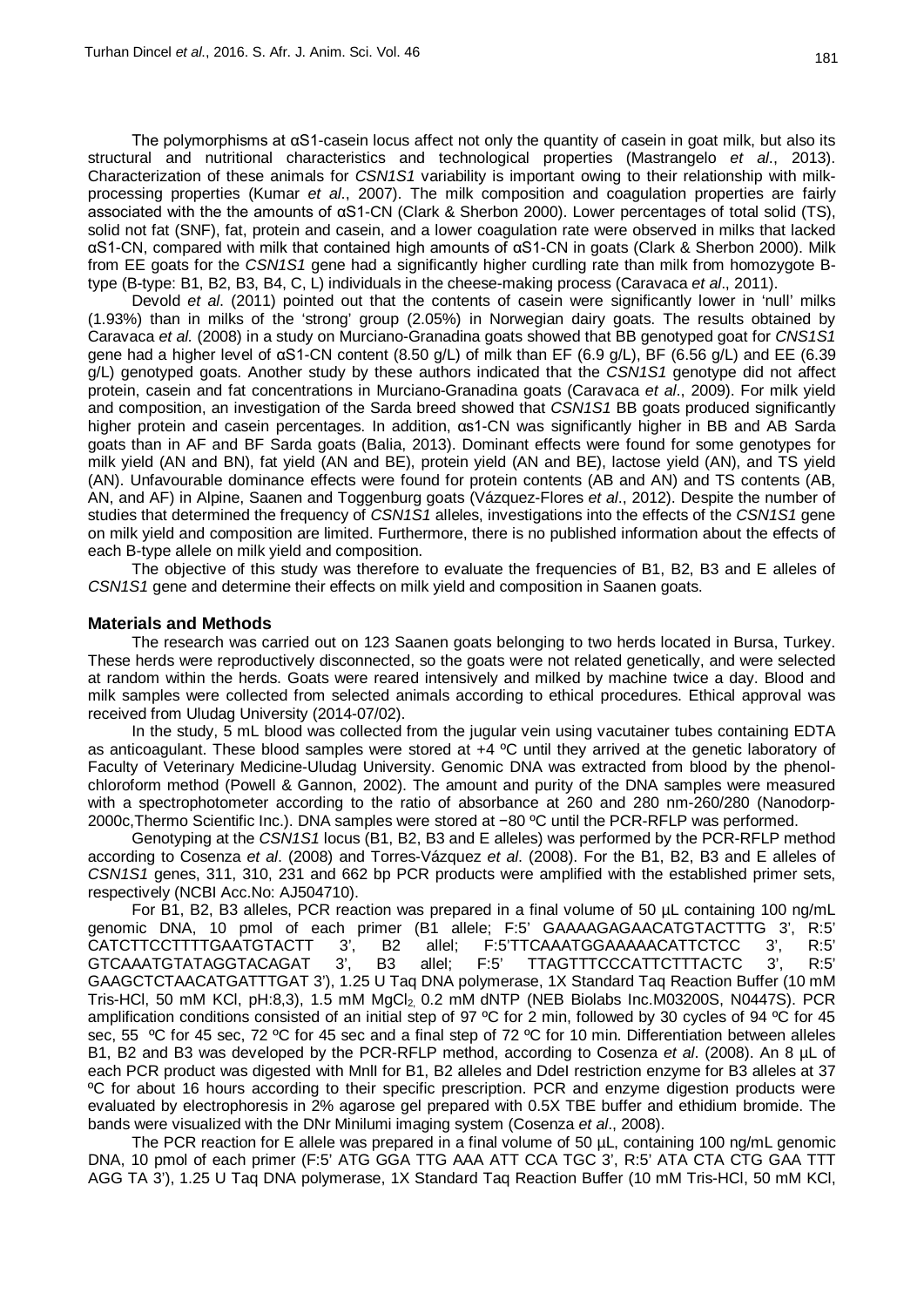pH: 8.3), 1.5 mM MgCl<sub>2</sub> 0.2 mM dNTP (NEB Biolabs Inc. M03200S, N0447S). PCR amplification conditions included an initial step of 94 ºC for 3 min, followed for 35 cycles of 94 ºC for 50 sec, 59 ºC for 50 sec, 72 ºC for 50 sec and a final step of 72 ºC for 10 min. Similarly to other alleles, 8 µL of each PCR product was digested with MspI restriction enzyme at 37 °C for about 16 hours according to the prescription. PCR and enzyme digestion products were evaluated by electrophoresis in 2.5% agarose gel, which was prepared with 0.5X TBE buffer and ethidium bromide. The bands were visualized with the DNr Minilumi imaging system (Torres 2008). The milk data (yields and amounts of milk components) were recorded throughout lactation from 67 Saanen goats in Herd 1. After parturition, milk samples were collected in 100 mL sterile sample containers bimonthly during lactation. Samples were transported at +4 ºC to the laboratory within two hours (Balia *et al*., 2013). Total milk yield per lactation was calculated by the Fleischmann method (Trapez II), which was described in International Committee for Animal Recording (ICAR) Guidelines 2014 (Berger & Thomas, 2005). Collected milk samples were analysed for total protein, fat, TS, SNF, total casein and lactose with Fourier transform ınfrared (FTIR) spectroscopy (MilkoScan™ FT1, Foss Electric, Hillerød, Denmark) (Berget *et al*., 2010). As the first step of analyses, genotype frequencies were calculated. Data were processed by Popgene v1.32 software to estimate the genotype frequencies and possible deviation from Hardy-Weinberg equilibrium from Saanen goats (Yeh *et al*., 2000). Statistical analysis was carried out in Minitab 15 statistical software (Minitab 2000) using the general linear model procedure (GLM). The model employed was:

 $Y_{ijklmonpr} = μ + β L_i + A_j + T_k + M_l + B1_m + B2_n + B3_o + E_p + e_{ijklmonpr}$ 

where  $Y_{ijklmnop}$  is the dependent variable (milk, protein, fat, TS, SNF, casein, lactose yields and rates),

μ is the general mean,

β is the constant for lactation period,

 $L_i$  is the effect of lactation period (i = 101-288),

A<sub>i</sub> is the effect of age (j = 1,2,3,4≤),

 $T_k$  is the effect of birth type ( $k = 1,2,3$ ),

 $M<sub>l</sub>$  is the effect of month of birth (I = February, March),

 $B1<sub>m</sub>$  is the effect of B1 genotype (m = B1, B1/NB1, NB1).

 $B2_n$  is the effect of B2 genotype (n = B2, B2/NB2, NB2),

 $B3<sub>o</sub>$  is the effect of B3 genotype (o = B3, B3/NB3, NB3),

 $E_p$  is the effect of B1 genotype ( $p = E, E/NE, NE$ ), and

e<sub>ijklmnopr</sub> is the random error effect.

For all parameters, model effects were declared significant at *P* <0.05.

## **Results and Discussion**

The PCR products of B1 allele (311 bp) were digested by restriction enzyme MnlI and showed two fragments for allele B1 at 125 and 186 bp. Allele 'non-B1' (NB1) had a single undigested fragment at 311 bp (Figure 1). B2 homozygote individuals for *CSN1S1* gene showed a single undigested fragment of 310 bp, whereas 'non-B2' (NB2) homozygote individuals had two fragments of 77 and 233 bp after the digestion of *MnlI* restriction enzyme (Figure 2). For B3 allele of *CSN1S1* gene single undigested fragment (231 bp) was observed for B3 homozygote individuals, when two fragments of 97 and 134 bp were observed after the digestion of DdeI restriction enzyme for 'non-B3' (NB3) homozygote individuals (Figure 3). A 662 bp fragment was observed in homozygote individuals for E, the 662 and 205 bp fragments were observed in heterozygote individuals, and a 205 bp fragment was observed in homozygote individuals for 'non-E' (NE) alleles (Figure 4).

The genotypic and allelic frequencies of B1, B2, B3 and E alleles at *CSN1S1* locus in the Saanen breed are shown at Table 1. The allelic frequencies of the B1, B2, B3 and E alleles were 0.985, 0.030, 0.291 and 0.216 in Herd 1, and 0.857, 0.125, 0.509 and 0.339 in Herd 2, respectively. B1/B1 genotype was the most frequent in Herd 1 and 2 (97.0%, 73.2%). The homozygote 'non-B1' genotype was not found in Herd 1, and only one individual was found in Herd 2. For B2 allele, the most frequent genotype was homozygote 'non-B2' with the frequencies of 97.01% and 42% in Herds 1 and 2, respectively. The heterozygote individuals and homozygote individuals for B2 did not exist in Herds 1 and 2. Three genotypes (B3B3, B3/NB3, NB3/NB3) were detected for B3 allele in Saanen goats. Although NB3/NB3 was the most frequent (52.24%) in Herd 1, the most prevalent genotype was determined B3/NB3 (48.21%) in Herd 2. The frequencies of homozygote 'non-E' genotype (62.69%, 44.64%) was determined to be higher than the other genotypes in Herds 1 and 2. In general, B1/B1 (86.18%), NB2/NB2 (86.99%), B3/NB3 (42.88%) and NE/NE genotypes (54.47%) were found to be more frequent in the Saanen breed that was investigated. Although Hardy-Weinberg equilibrium and χ<sup>2</sup>-values were not estimated owing to the genotypic frequency for B1 and B2 alleles (n <5 in some groups), significant deviation was not observed for the B3 and E alleles in the breed  $(P > 0.05)$ .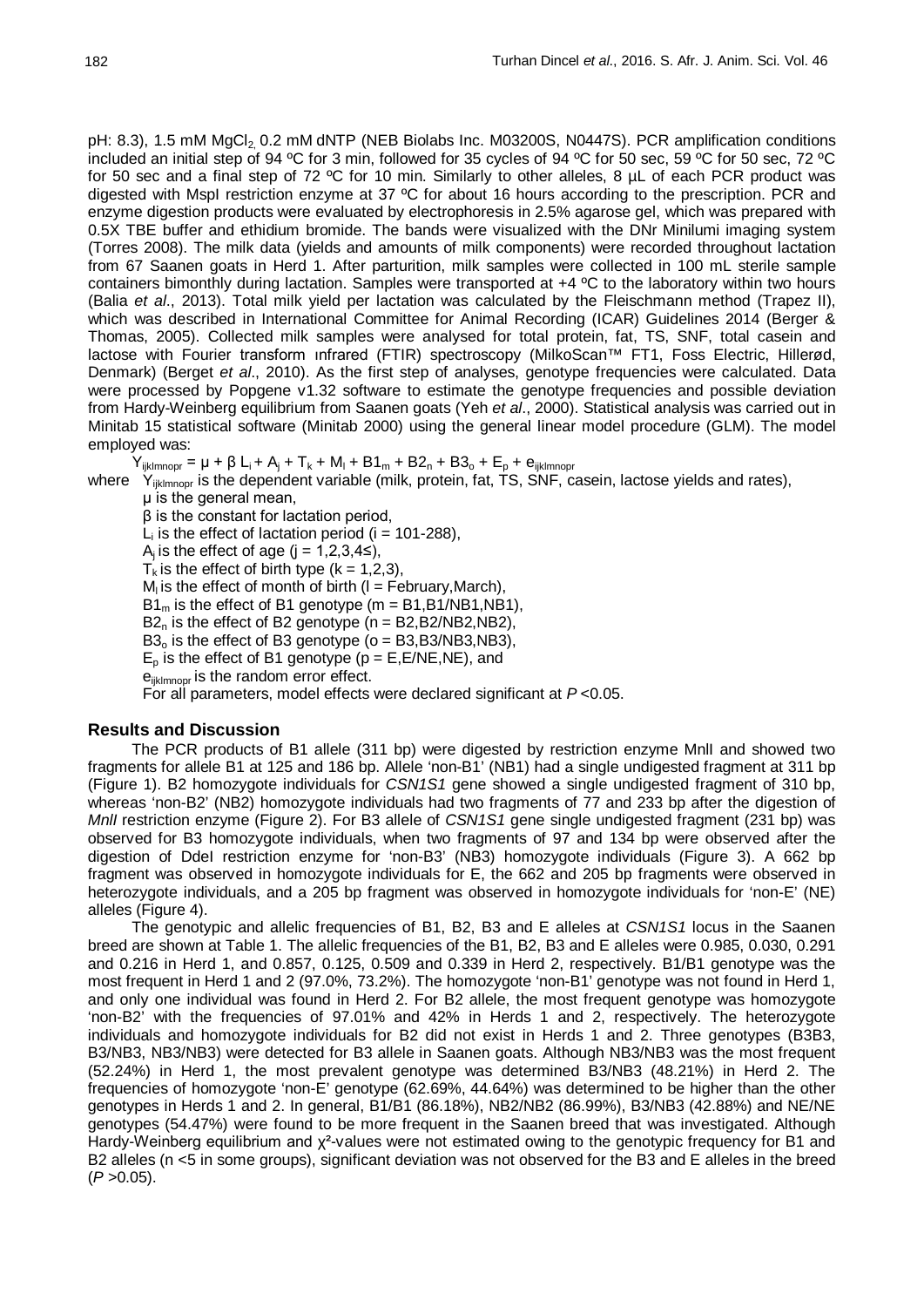The *P*-values obtained for each factor of milk yield and composition are given in Table 2. According to the data, unlike the number of kids born (birth type) and month at birth, the protein, fat, total solid, solid not fat, total casein and milk yield were affected by the age and lactation length. Although genotype influenced milk composition, B1 and B2 alleles of the *CSN1S1* gene did not affect milk yield and composition (*P* >0.05). Except for lactose yield, B3 allele has a significant effect on protein, fat, TS, SNF, casein and lactose percentage ( $P$  <0.01,  $P$  <0.05). The B3 allele tended to be significant on milk yield ( $P = 0.058$ ). E allele significantly influenced fat and total solid percentages of milk in Saanen goats (*P* <0.05).



**Figure 1** B1 allele of *CSN1S1* gene cut with MnII restriction enzyme.

The products were electrophoresed on a 2.5% agarose gel (M: marker, columns 1,2: B1/NB1 genotype, column 3: NB1/NB1 genotype, columns 4-9: B1/NB1 genotype, NC: negative control).



**Figure 2** B2 allele of *CSN1S1* gene cut with MnII restriction enzyme. The products were electrophoresed on a 2.5% agarose gel (M: marker, columns 1,2,5-9: NB2/NB2 genotype, column 3,4: B2/NB2 genotype, NC: negative control).

Least square means and pooled standard errors of milk yield and compositions according to the *CSN1S1* genotype in the Saanen goat breed are given in Table 3. The protein, fat, TS, SNF and casein percentages were statistical higher in B3/B3 goats than in NB3/NB3 goats. In contrast, the B3/B3 goats had significantly lower lactose percentages than NB3/NB3 goats. Dominance effect was observed for B3 allele for protein, fat, TS, SNF and casein percentages. For fat and TS percentage, NE/NE goats displayed higher fat (4.06%) and TS (12.42%) rates than their E/E counterparts. The fat and total solid percentages were affected by significant dominance effects of the NE allele.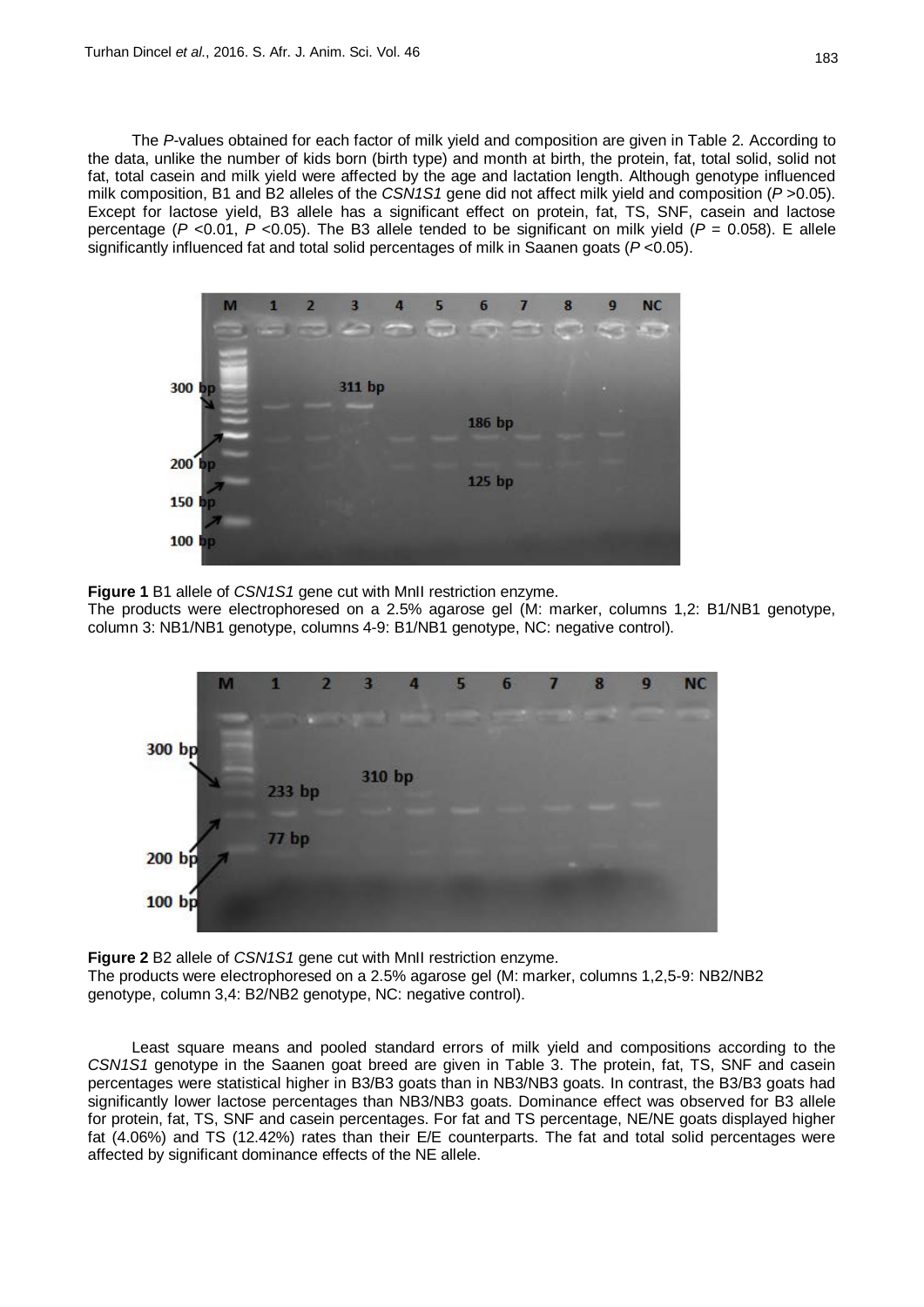

**Figure 3** B3 allele of *CSN1S1* gene cut with the DdeI restriction enzyme.

The products were electrophoresed on a 2.5% agarose gel (M: marker, columns 1,5: B3/B3 genotype, column 2: NB3/NB3 genotype, columns 3,4: B3/NB3 genotype, NC: negative control).



**Figure 4** Characterization of allele E of the *CSN1S1* locus. The amplified fragments of *CSN1S1* were separated on a 2% agarose gel (M: marker, columns 1-3,6: NE/NE genotype, columns 4,7: E/E genotype, columns 5,8: E/NE genotype, NC: negative control).

Analysis of the effects of the *CSN1S1* gene on goat milk and composition is important to determine the selection scheme. The allelic frequencies of the B1, B2 and B3 alleles were 0.985, 0.030 and 0.291 in Herd 1; 0.857, 0.125 and 0.509 in Herd 2; 0.927, 0.073 and 0.390 in total, respectively. Previous studies showed that the 65 allelic frequencies of B were determined as 0.065 in Girgentana dairy goats (Mastrangelo *et al.*, 2013); 0.05 - 0.230 in Indian goat breeds (Kumar *et al*., 2007); 0.234 in Bunte Deutsche Edelziege, and 0.103 in Weiße Deutsche Edelziege (Kupper *et al.*, 2010); 0.080 in Hungarian milk goats (Veress *et al*., 2004); 0.230 in Murciano-Granadina, 0.090 in Malagueña, 0.050 in Alpinee (Jordana *et al*., 1996); 0.590 in Skopelos (Kalamaki *et al*., 2014); 0.893 in Czech Fleckvieh (Kučerová *et al*., 2006); 0.007 in Frisa, 0.008 in Orobica, 0.037 in Verzasca, 0.119 in Camosciata (Caroli *et al*., 2006); 0.148 in the Maltese goat breed (Chessa *et al*., 2003). Allelic frequencies of B\* were 0.0 (Maga *et al*., 2014), 0.006 (Grosclaude *et al*., 1987) and 0.110 (Torres-Vázquez *et al*., 2008) in Saanen goats, respectively. The allelic frequencies of B1, B2 and B3 alleles (0.927, 0.073, 0.272) in Saanen goats were not similar to data recorded by Cosenza *et al*. (2008), which was 0.007 for B1, 0.012 for B2 and 0.083 for B3.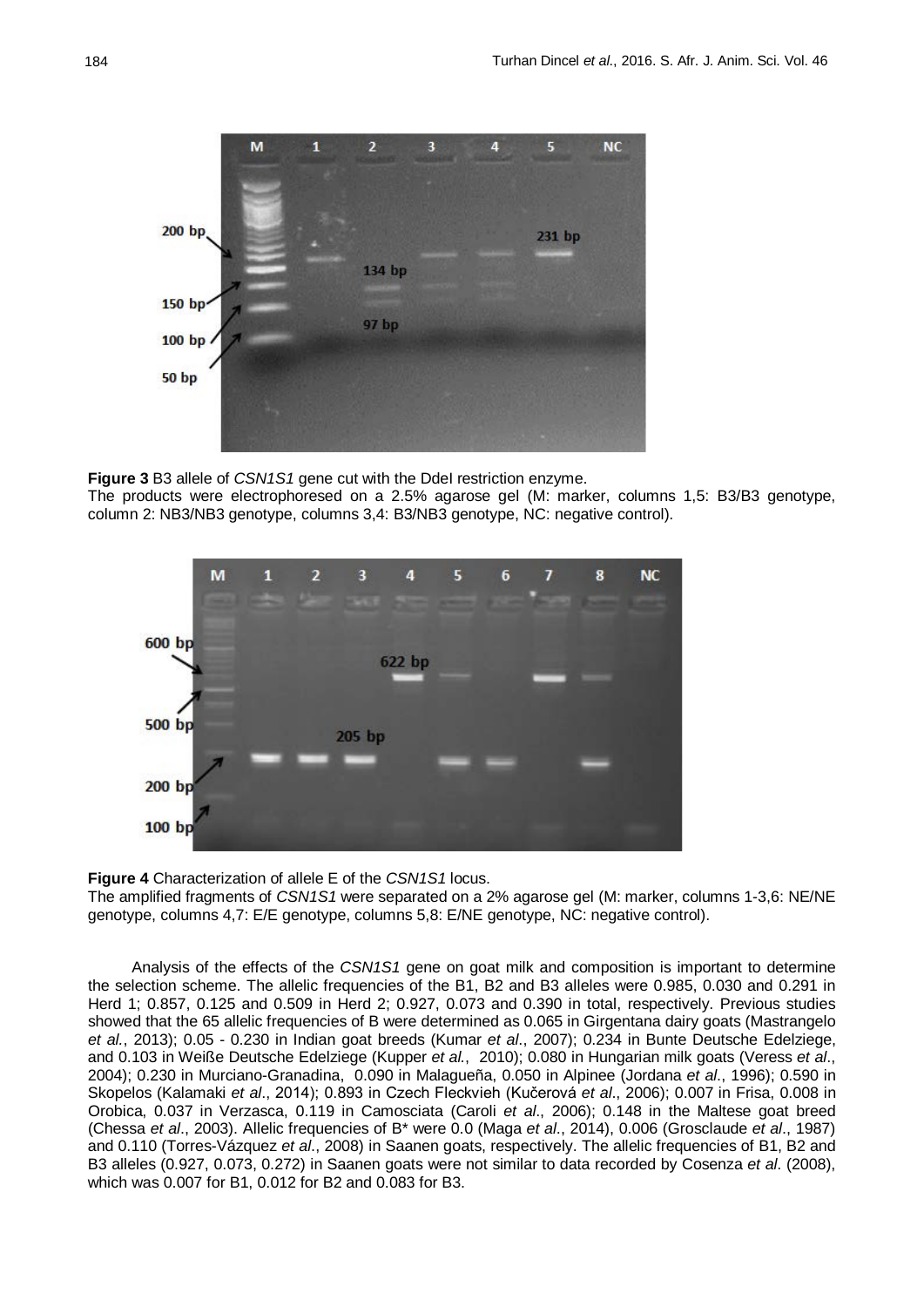| Genotype  |                                  | Herd 1         |                                |                | Herd 2                         |     | <b>Total</b>                      |                  | Herd 1         |                                     | Herd 2       |                                     | <b>Total</b> |                                        |
|-----------|----------------------------------|----------------|--------------------------------|----------------|--------------------------------|-----|-----------------------------------|------------------|----------------|-------------------------------------|--------------|-------------------------------------|--------------|----------------------------------------|
|           |                                  | n              | Genotype<br>frequencies<br>(%) | n              | Genotype<br>frequencies<br>(%) | n.  | Genotype<br>frequencies<br>$(\%)$ | <b>Allele</b>    | n              | <b>Allele</b><br>frequencies<br>(%) | $\mathsf{n}$ | <b>Allele</b><br>frequencies<br>(%) | n            | <b>Allele</b><br>frequencies<br>$(\%)$ |
|           | <b>B1/B1</b>                     | 65             | 97.01                          | 41             | 73.21                          | 106 | 86.18                             | <b>B1</b>        | 132            | 0.985                               | 96           | 0.857                               | 228          | 0.927                                  |
| <b>B1</b> | B <sub>1</sub> /N <sub>B1</sub>  | $\overline{2}$ | 2.99                           | 14             | 25                             | 16  | 13.01                             | NB <sub>1</sub>  | $\overline{2}$ | 0.015                               | 16           | 0.143                               | 18           | 0.073                                  |
|           | NB <sub>1</sub> /NB <sub>1</sub> | 0              | 0                              |                | 1.79                           |     | 0.81                              |                  |                |                                     |              |                                     |              |                                        |
|           | <b>B2/B2</b>                     | $\overline{2}$ | 2.99                           | $\Omega$       | $\mathbf 0$                    | 2   | 1.63                              | <b>B2</b>        | 4              | 0.030                               | 14           | 0.125                               | 18           | 0.073                                  |
| <b>B2</b> | <b>B2/NB2</b>                    | 0              | 0                              | 14             | 25                             | 14  | 11.38                             | $NB2^2$          | 130            | 0.970                               | 98           | 0.875                               | 228          | 0.927                                  |
|           | NB2/NB2                          | 65             | 97.01                          | 42             | 75.0                           | 107 | 86.99                             |                  |                |                                     |              |                                     |              |                                        |
|           | <b>B3/B3</b>                     | $\overline{7}$ | 10.45                          | 15             | 26.79                          | 22  | 17.89                             | B <sub>3</sub>   | 39             | 0.291                               | 57           | 0.509                               | 96           | 0.390                                  |
| B3*       | B3/NB3                           | 25             | 37.31                          | 27             | 48.21                          | 52  | 42.88                             | NB3 <sup>3</sup> | 95             | 0.709                               | 55           | 0.491                               | 150          | 0.610                                  |
|           | NB3/NB3                          | 35             | 52.24                          | 14             | 25                             | 49  | 39.84                             |                  |                |                                     |              |                                     |              |                                        |
|           | E/E                              | 4              | 5.97                           | $\overline{7}$ | 12.50                          | 11  | 8.94                              | Е                | 29             | 0.216                               | 38           | 0.339                               | 67           | 0.272                                  |
| $E^{**}$  | E/NE                             | 21             | 31.34                          | 24             | 42.86                          | 45  | 36.59                             | NE <sup>4</sup>  | 105            | 0.784                               | 74           | 0.661                               | 179          | 0.728                                  |
|           | NE/NE                            | 42             | 62.69                          | 25             | 44.64                          | 67  | 54.47                             |                  |                |                                     |              |                                     |              |                                        |

**Table 1** Genotype and allele frequencies of *CSN1S1* gene in Saanen goat breed

 $1^1$  NB1: non-B1,  $2^1$  NB2: non-B2,  $3^3$  NB3: non-B3,  $4^4$  NE: non-E,

Hardy Weinberg equilibrium and χ²-values were not estimated due to the genotypic frequency for B1 and B2 alleles. Significant deviation from Hardy-Weinberg equilibrium was not observed for the B3 and E alleles in the investigated breed.  $*$  B<sub>3</sub>;  $\chi^2$  = 1.553; *P* = 0.2155,  $**$  E;  $\chi^2$  = 0.7285; *P* = 0.3933.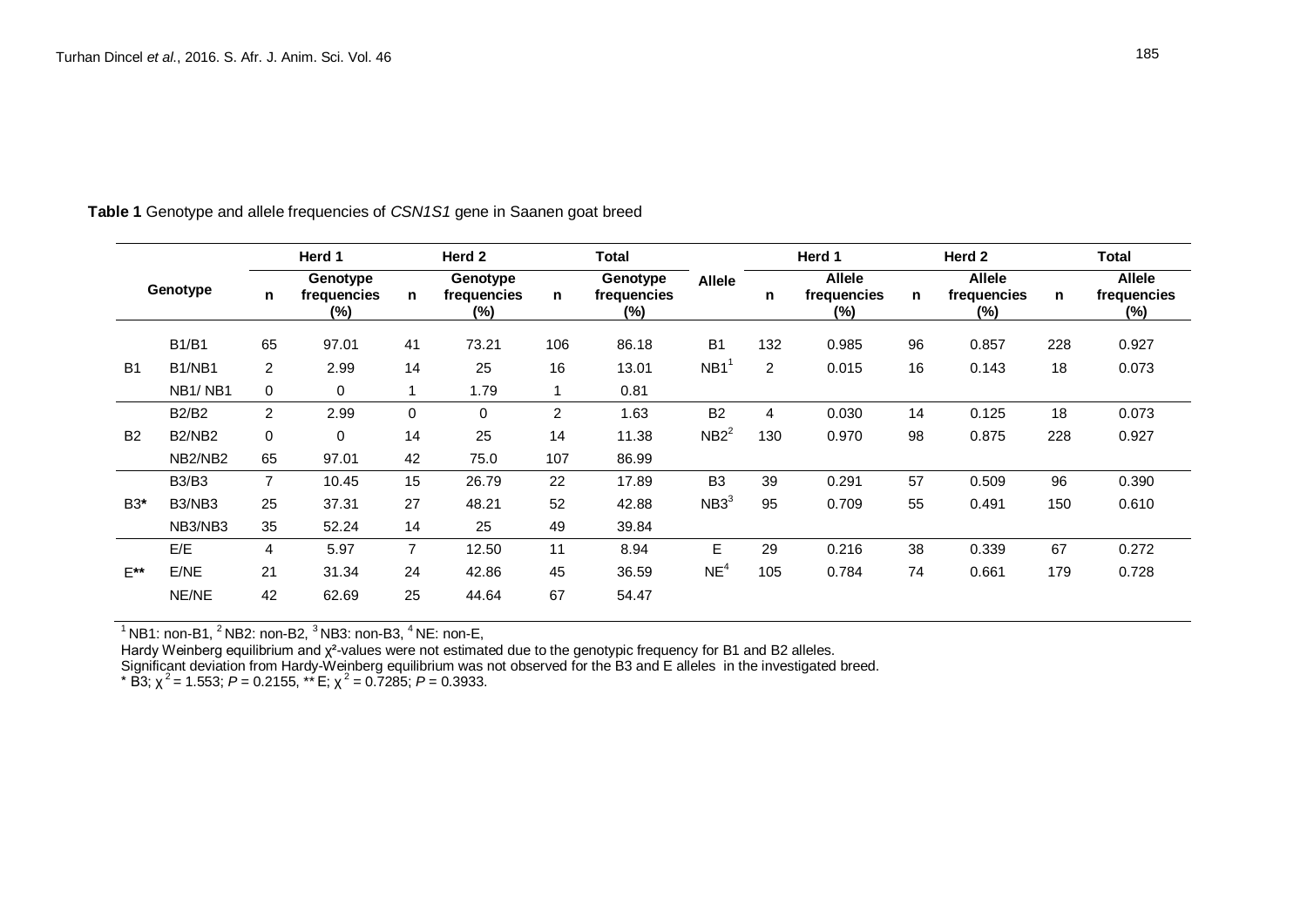|                     | <b>Traits</b>            |                          |                             |                          |                          |                          |                           |                          |                          |                          |                          |                          |                         |
|---------------------|--------------------------|--------------------------|-----------------------------|--------------------------|--------------------------|--------------------------|---------------------------|--------------------------|--------------------------|--------------------------|--------------------------|--------------------------|-------------------------|
| <b>Factors</b>      | <b>Milk</b><br>yield     | Protein<br>%             | <b>Protein</b><br>yield, kg | Fat<br>%                 | Fat<br>yield,<br>kg      | <b>TS</b><br>$\%$        | <b>TS</b><br>yield,<br>kg | <b>SNF</b><br>%          |                          | Casein<br>%              | Casein<br>yield,<br>kg   | Lactose<br>%             | Lactose<br>yield,<br>kg |
| Age                 | 0.000                    | $\sim$                   | 0.000                       | $\sim$                   | 0.000                    | $\sim$                   | 0.000                     |                          | 0.000                    | $\sim$                   | 0.000                    | $\blacksquare$           | 0.000                   |
| Number of kids born | $\overline{\phantom{0}}$ | $\blacksquare$           | $\overline{\phantom{0}}$    | $\overline{\phantom{a}}$ | $\overline{\phantom{a}}$ | $\overline{\phantom{0}}$ | $\overline{\phantom{0}}$  | $\overline{\phantom{0}}$ | $\overline{\phantom{0}}$ | $\overline{\phantom{a}}$ | $\overline{\phantom{a}}$ | $\overline{\phantom{0}}$ | ٠                       |
| Month at birth      | $\overline{\phantom{a}}$ | $\overline{\phantom{a}}$ | $\overline{a}$              | $\overline{\phantom{a}}$ | $\overline{\phantom{a}}$ | $\overline{\phantom{a}}$ | $\blacksquare$            | $\overline{\phantom{0}}$ | $\overline{\phantom{0}}$ | $\overline{\phantom{a}}$ | $\overline{\phantom{a}}$ | $\overline{\phantom{0}}$ | ٠                       |
| Lactation length    | 0.000                    | $\sim$                   | 0.000                       | $\sim$                   | 0.000                    | $\overline{\phantom{a}}$ | 0.000                     | ۰.                       | 0.000                    | $\sim$                   | 0.000                    | $\blacksquare$           | 0.000                   |
| B <sub>1</sub>      | $\blacksquare$           | $\overline{\phantom{0}}$ | $\blacksquare$              | $\overline{\phantom{a}}$ | $\sim$                   | $\overline{\phantom{0}}$ | $\blacksquare$            | $\overline{\phantom{0}}$ | $\overline{\phantom{a}}$ | $\overline{\phantom{a}}$ | $\overline{\phantom{a}}$ | $\overline{\phantom{0}}$ | $\blacksquare$          |
| B <sub>2</sub>      | $\overline{\phantom{0}}$ |                          | $\overline{\phantom{a}}$    | $\overline{\phantom{a}}$ | $\overline{\phantom{a}}$ |                          | $\blacksquare$            | $\overline{\phantom{0}}$ | $\overline{\phantom{a}}$ | $\overline{\phantom{a}}$ | $\overline{\phantom{a}}$ | $\overline{\phantom{0}}$ | $\blacksquare$          |
| B <sub>3</sub>      | 0.058                    | 0.007                    | $\overline{\phantom{a}}$    | 0.050                    | $\sim$                   | 0.018                    | $\sim$                    | 0.039                    | $\overline{\phantom{a}}$ | 0.009                    | $\sim$                   | 0.046                    | 0.038                   |
| E                   | $\blacksquare$           | $\blacksquare$           | $\overline{\phantom{a}}$    | 0.033                    | $\sim$                   | 0.027                    | $\overline{\phantom{a}}$  | ۰                        | $\overline{\phantom{0}}$ | $\overline{\phantom{a}}$ | $\blacksquare$           | $\overline{\phantom{0}}$ | ٠                       |

**Table 2** *P*-values obtained for each fixed factor considered in mixed model used to analyse traits of Saanen goat breed

TS: Total solids; SNF: Solid not fat; -: Not present.

B1, B2, B3, E: alleles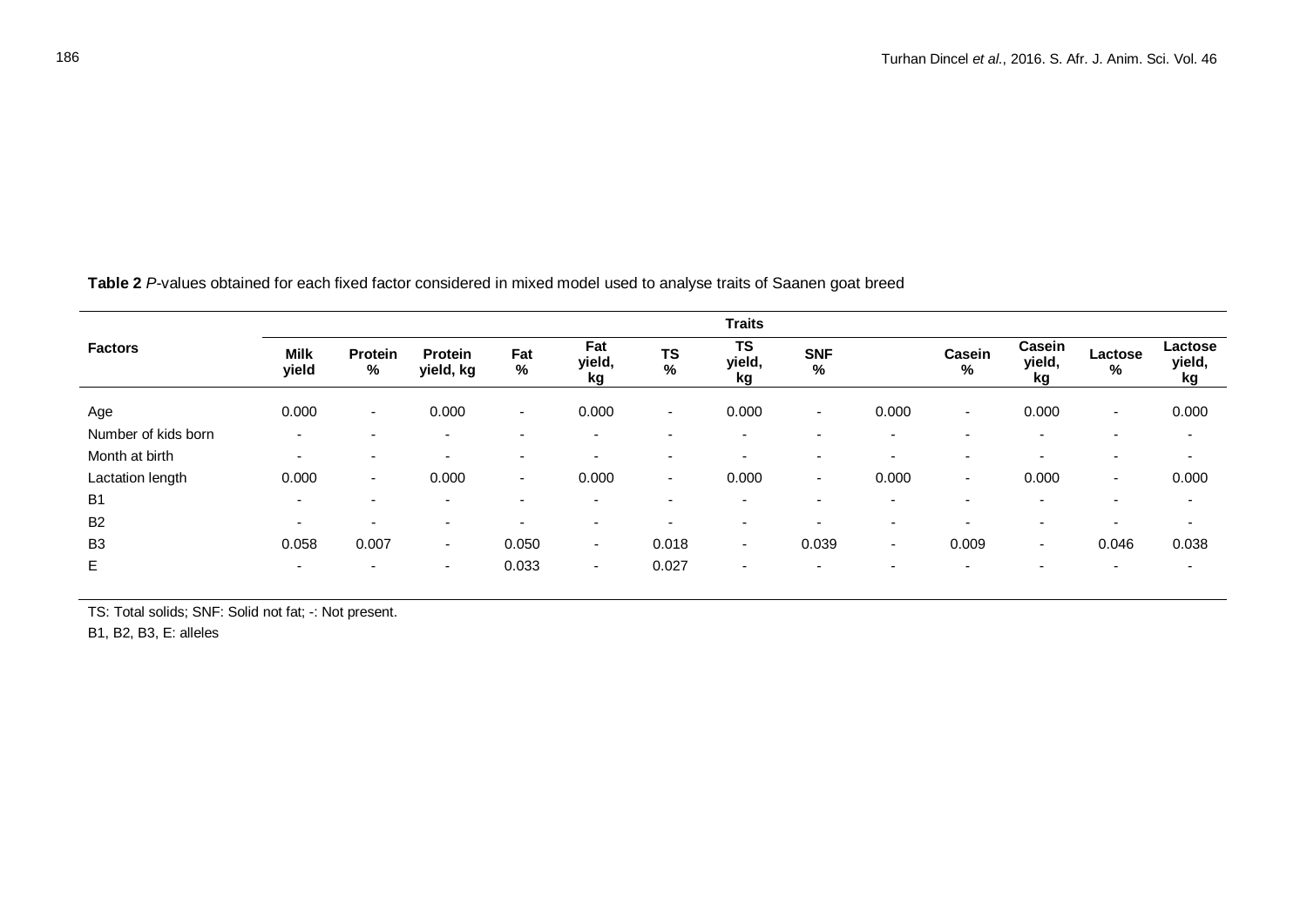|                | <b>Traits</b>                    |                          |                          |                          |                          |                   |                   |  |  |  |
|----------------|----------------------------------|--------------------------|--------------------------|--------------------------|--------------------------|-------------------|-------------------|--|--|--|
|                | Genotype                         | <b>Protein %</b>         | Fat %                    | $TS^1$ %                 | $SNF2$ %                 | Casein %          | Lactose %         |  |  |  |
| <b>B1</b>      | <b>B1/B1</b>                     | 3.37                     | 3.53                     | 11.58                    | 8.46                     | 2.62              | 4.24              |  |  |  |
|                | B <sub>1</sub> /N <sub>B1</sub>  | 3.42                     | 3.98                     | 12.09                    | 8.44                     | 2.68              | 4.12              |  |  |  |
|                | NB <sub>1</sub> /NB <sub>1</sub> | $\overline{\phantom{a}}$ | $\overline{\phantom{a}}$ | $\overline{\phantom{a}}$ | $\overline{\phantom{a}}$ | ٠                 | $\blacksquare$    |  |  |  |
| B <sub>2</sub> | <b>B2/B2</b>                     | 3.41                     | 3.70                     | 11.75                    | 8.40                     | 2.66              | 4.14              |  |  |  |
|                | B <sub>2</sub> /N <sub>B2</sub>  |                          |                          |                          |                          |                   |                   |  |  |  |
|                | NB2/NB2                          | 3.38                     | 3.82                     | 11.92                    | 8.50                     | 2.65              | 4.22              |  |  |  |
| B <sub>3</sub> | <b>B3/B3</b>                     | 3.58 <sup>a</sup>        | 3.83 <sup>a</sup>        | $12.06^a$                | 8.60 <sup>a</sup>        | 2.80 <sup>a</sup> | 4.08 <sup>b</sup> |  |  |  |
|                | B3/NB3                           | 3.49 <sup>a</sup>        | 3.93 <sup>a</sup>        | $12.18^{a}$              | 8.59 <sup>a</sup>        | $2.73^{a}$        | $4.18^{b}$        |  |  |  |
|                | NB3/NB3                          | $3.12^{b}$               | 3.51 <sup>b</sup>        | $11.26^{b}$              | $8.17^{b}$               | $2.43^{b}$        | 4.29 <sup>a</sup> |  |  |  |
| E              | E/E                              | 3.29                     | $3.58^{b}$               | $11.51^{b}$              | 8.35                     | 2.56              | 4.21              |  |  |  |
|                | E/NE                             | 3.31                     | $3.64^{b}$               | $11.57^{b}$              | 8.33                     | 2.59              | 4.20              |  |  |  |
|                | NE/NE                            | 3.59                     | 4.06 <sup>a</sup>        | $12.42^a$                | 8.68                     | 2.81              | 4.13              |  |  |  |
| Pooled SE      |                                  | 0.0372                   | 0.0502                   | 0.0952                   | 0.0489                   | 0.0315            | 0.0181            |  |  |  |

**Table 3** Least square means and pooled standard errors of milk composition*,* according to CSN1S1 genotype in Saanen goat breed

TS: Total solid; SNF: Solid not fat; −: Not present.<br>a,b : New superscript indicates that this group is statistically significantly different from the previous one.

The results of the current study showed that the allelic frequencies of E allele were 0.272 in Saanen goats. These results are not consistent with reports in Bunte Deutsche Edelziege (0.171), Weiße Deutsche Edelziege (0.419) (Küpper *et al*., 2010), Girgentana dairy goats (0.008) (Mastrangelo *et al*., 2013), Murciano-Granadina (0.590), Malagueña (0.650), Alpinee (0.340) (Jordana *et al*., 1996), Hungarian milk goats (0.310) (Veress *et al*., 2004), Maltese (0.057) (Chessa *et al*., 2003), Skopelos (0.070) (Kalamaki *et al*., 2014), Camosciata (0.114), Orobica (0.008) (Caroli 2006), White Shorthair (0.054) and Brown Shorthair (0.085) (Sztankóová *et al*., 2007). Frequencies similar to those of the current study were found only in Frisa (0.200) and Verzasca (0.201) goat breeds by Caroli *et al.* (2006). In the current study, the frequencies of E were lower than those reported by Soares *et al*. (2009) (0.350), Grosclaude *et al.* (1987) (0.410), Torres-Vázquez *et al*. (2008) (0.420) and Maga *et al.* (2014) (0.705) in Saanen goats. The diversity of frequencies may be because the goats come from different origins or from herds that were applied different selection parameters.

The present study showed that protein, fat, TS, SNF, casein and milk yield were affected by age and length of lactation. Contrary to results for goats published by Kominakis *et al.* (2000), lambing month and birth type were not found to be statistically significant for total milk yield. The effects of age on the milk production of goats were similar to data recorded by Mavrogenis *et al*. (1984). In close agreement with Olechnowicz *&* Sobek (2008), no significant influence was found for number of kids born on the quantitative parameters of milk yield. The effects of age and lactation length on milk composition should depend on negative correlation with yield and contents of milk.

Balia *et al.* (2013) pointed out that goats with BB genotypes of the *CSN1S1* gene produced higher protein and casein percentages. Unlike the findings of Balia *et al.* (2013), B1 and B2 alleles of the *CSN1S1* gene did not affect milk yield and composition in the present study. On the other hand, significant effects on protein, fat, TS, SNF, casein and lactose percentage were found by B3 allele (*P* <0.05). So, the positive effects of genotype on milk yield and composition should be derived from B3 alleles compared with B-type. Screening the herds with B3 genotype instead of B-type of *CSN1S1* gene may be more felicitous. Altough the protein, fat, TS, SNF, casein percentages were determined to be higher in B3/B3 and B3/NB3 than NB3/NB3 genotypes, lactose percentage was seen to be low in B3/B3 and B3/NB3 genotypes (Table 3). An increase of protein, fat, TS, SNF, casein percentages in B3/B3 and B3/NB3 genotype should occur because of dominant effects of B3 allele. Additionally, B3 allele tended to be significant in the milk yield (*P* = 0.058). A greater number of animals with copious records should be studied to determine the effect of B3 allele on milk yield. An investigation into Murciano-Granadina goats by Caravaca *et al.* (2009) indicated that the protein, casein, lactose and SNF percentages were 5.07%, 3.57%, 2.82%, 4.53%, 8.93% in BB genotyped goats, respectively. The results were similar to the authors' data on Saanen goats with B3/B3 genotype shown in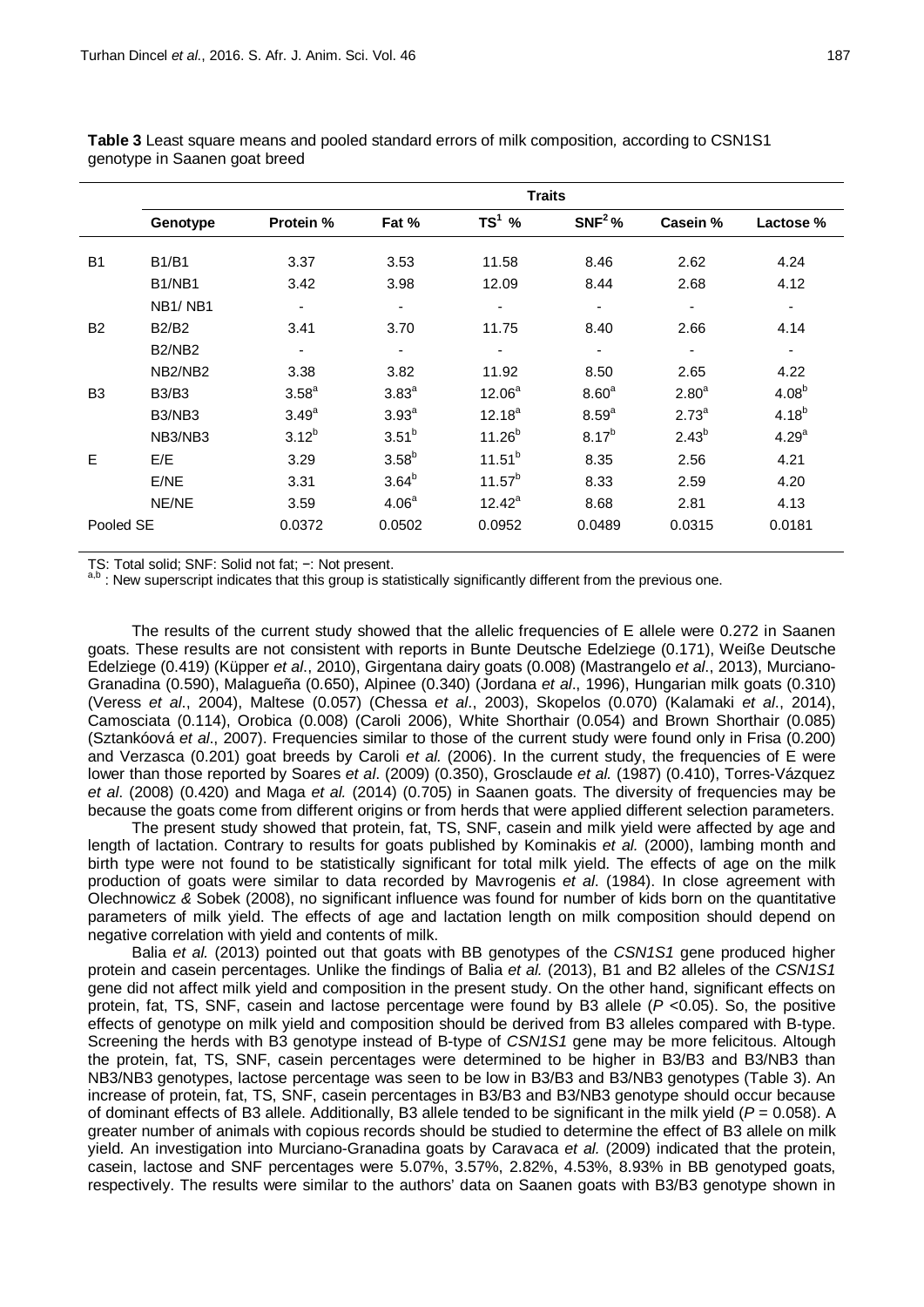Table 3. The fat percentage of milk (5.07%) in Murciano-Granadina (Caravaca *et al*., 2009) was found to be higher than in the current study of Saanen goats (3.83%). Balia *et al.* (2013) pointed out that the fat, protein and lactose percentages of milk in Sarda goats with BB genotype was 5.13%, 4.29% and 4.76%, respectively. The fat, protein and lactose percentages of milk in the Saanen goat breed with B3/B3 genotype were found to be lower than specified in Sarda goats by Balia *et al.* (2013). Similar data were recorded for fat (3.4%) and lactose percentages (4.3%) of milk on Saanen, Alpinee and Toggenburg goats with BB by Flores *et al*. (2012). Protein (2.9%) and TS percentages (10.7%) were found to be higher than the current data in Saanen with B3/B3.

Caravaca *et al.* (2009) indicated that fat and SNF percentages were 4.99% and 8.84% in Murciano-Granadina goats with EE genotype. Fat percentage was lower in Saanen goats with EE genotype (as shown in Table 3) than the Murciano-Granadina goat breed (Caravaca *et al.,* 2009). The results of Flores *et al.* (2012) showed that the fat and total solid percentages of milk in Saanen, Alpine and Toggenburg were 3.18% and 10.79%, respectively. Compared with the study of Flores *et al*. (2012), fat and TS percentages were higher in Saanen goats with EE and NE/NE genotypes in the present study. NE allele increased the fat and TS percentages of milk statistically in Saanen goats. NE/NE genotype exhibited higher fat and TS percentages than EE and E/NE genotypes. Positive effects on fat and TS percentages of NE should be based on dominant effects.

## **Conclusion**

In conclusion, the effects of B1, B2, B3 alleles of the *CSN1S1* gene in Saanen goat breeds were reported for the first time in this publication. According to these results, the allelic frequencies of the B1, B2, B3 and E alleles were 0.927, 0.073, 0.390 and 0.272, respectively. Effects of age and lactation length on protein, fat, TS, SNF, casein and milk yield were found to be significant (*P* <0.05). However, the environmental factors of month at birth and number of kids born did not affect milk composition. The effects on milk of genotypic factors such as B1 and B2 alleles were not significant in the present study. B3 and E alleles, on the other hand, influenced milk composition considerably (*P* <0.05). The B3 allele tended to have a significant effect on milk yield  $(P = 0.058)$ . A greater number of animals with copious records should be studied to clarify the effects of B1, B2, B3 and E alleles on milk yield and composition in Saanen goats. The potential for improving milk composition by selecting for B3 and E allele may be significant. Thus B3 and E alleles could be used as alternative selection criteria for milk composition in Saanen goats. Functional traits such as milk production become important for efficient breeding schemes in dairy goats. In addition, utilizing the genotype information of *CSN1S1* gene in selection strategies for milk yield and composition would allow breeders to select production aspects.

### **Acknowledgements**

This study was supported by Uludag University Scientific Research Projects Unit, Project Number OUAP(V)-2011/21.

### **Authors' contributions**

FB coordinated the project design and implementation. DTD and SA was in charge of sample collecting and with HS was responsible for laboratory tests (including DNA isolation and PCR-RFLP procedures). All co-authors participated in results, statistics and interpretation. FB and DTD were in charge of writing the manuscript.

#### **Conflict of interest declaration**

We wish to confirm that there are no known conflicts of interest associated with the publication of this manuscript We also confirm that this manuscript has been read and approved by all authors and that the order of authors listed in the manuscript has been approved by all of us.

#### **References**

- Balia, F., Pazzola, M., Dettori, M.L., Mura, M.C., Luridiana, S., Carcangiu, V., Piras, G. & Vacca, G.M., 2013. Effect of CSN1S1 gene polymorphism and stage of lactation on milk yield and composition of extensively reared goats. J. Dairy Res. 80, 129-137.
- Berger, Y.M. & Thomas, D.L., 2005. Milk testing, calculation of milk production and adjustment factors. [http://www.ansci.wisc.edu/extensionnew%20copy/sheep/Publications\\_and\\_Proceedings/symposium\\_04.](http://www.ansci.wisc.edu/extensionnew%20copy/sheep/Publications_and_Proceedings/symposium_04.%20Accessed%20March%2030)  [Accessed March 30,](http://www.ansci.wisc.edu/extensionnew%20copy/sheep/Publications_and_Proceedings/symposium_04.%20Accessed%20March%2030) 2015.
- Berget, I., Martens, H., Kohler, A., Sjurseth, S.K., Afseth, N.K., Narum, B., Ådnøy, T. & Lien, S., 2010. Caprine CSN1S1 haplotype effect on gene expression and milk composition measured by Fourier transform infrared spectroscopy. J. Dairy Sci. 93, 4340-4350.
- Bevilacqua, C., Ferranti, P., Garro, G., Veltri, C., Lagonigro, R., Leroux, C., Pietrola, E., Addeo, F., Pilla, F., Chianese, L. & Martin, P., 2002. Interallelic recombination is probably responsible for the occurrence of a new as1-casein variant found in the goat species. Eur. J. Biochem. 269, 1293-1303.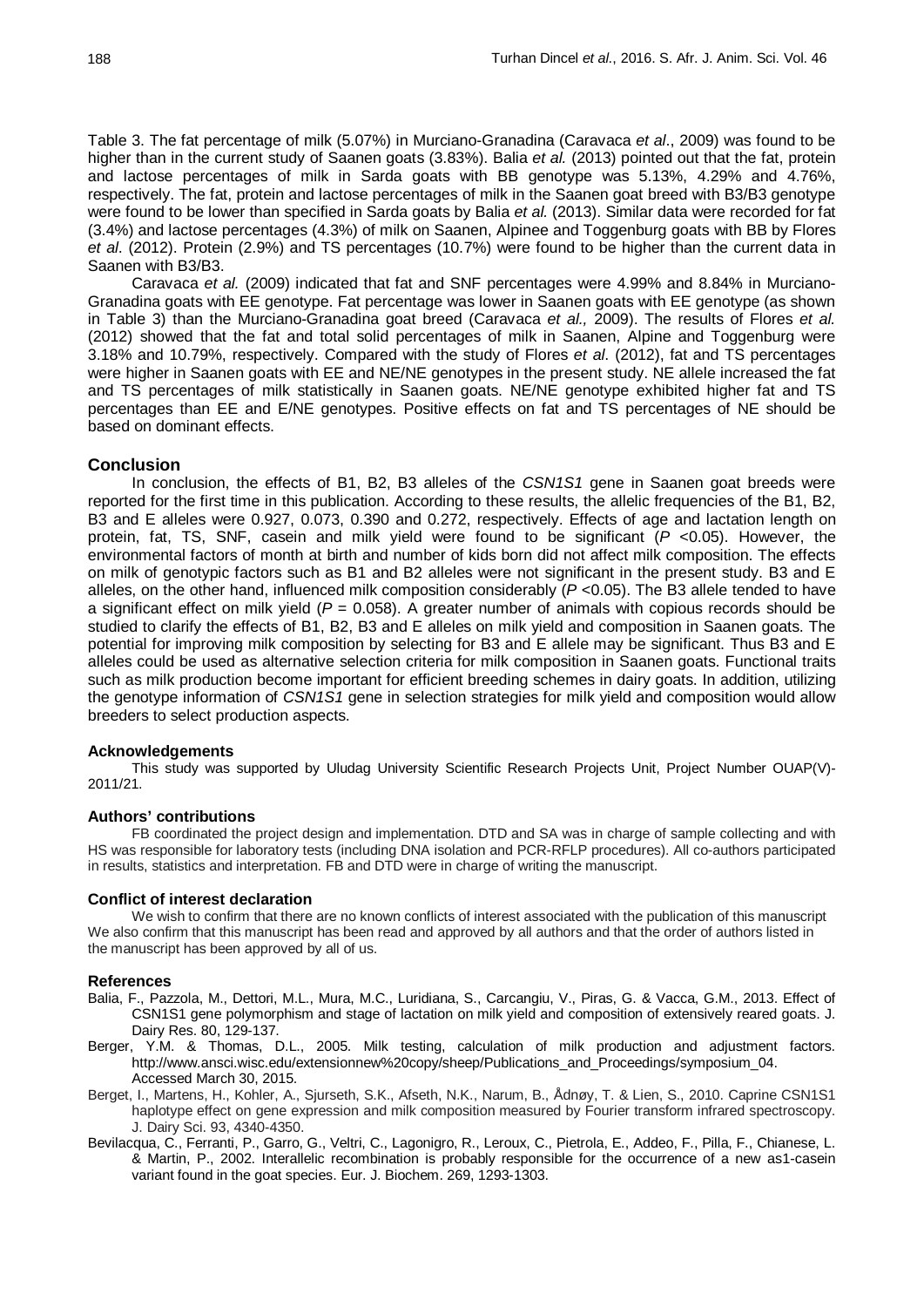Caravaca, F., Amills, M., Jordana, J., Angiolillo, A., Aguera, P., Aranda, C., Mene´Ndez-Buxadera, A., Sànchez, A., Carrizosa, J., Urrutia, B., Sànchez, A. & Serradilla, J.M., 2008. Effect of as1-casein (CSN1S1) genotype on milk CSN1S1 content in malaguenà and Murciano-Granadina goats. J. Dairy Res. 75, 481-484.

Caravaca, F., Carrizosa, J., Urrutia, B., Baena, F., Jordana, J., Amills, M., Badaoui, B., Sanchez, A., Angiolillo, A. & Serradilla, J.M., 2009. Short communication: Effect of  $\alpha_{S1}$ -casein (CSN1S1) and κ-casein (CSN3) genotypes on milk composition in Murciano-Granadina goats. J. Dairy Sci. 92, 2960-2964.

Caravaca, F., Ares, J.L., Carrizosa, J., Urrutia, B., Baena, F., Jordana, J., Badaoui, B., Sànchez, A., Angiolillo, A., Amills, M. & Serradilla, J.M., 2011. Effects of αs1-casein (CSN1S1) and κ-casein (CSN3) genotypes on milk coagulation properties in Murciano-Granadina goats. J. Dairy Res. 78, 32-37.

Caroli, A., Chiatti, F., Chessa, S., Rignanese, D., Bolla, P. & Pagnacco, G., 2006. Focusing on the goat casein complex. J. Dairy Sci. 89, 3178-3187.

Chessa, S., Ceriotti, G., Dario, C., Erhardt, G. & Caroli, A., 2003. Genetic polymorphisms of αS1-, αS2- and k-casein in Maltese goat breed. Ital. J. Anim. Sci. 1, 58-60.

Clark, S. & Sherbon, J.W., 2000. Alpha<sub>s1</sub>-casein, milk composition and coagulation properties of goat milk. Small Rumin. Res. 38, 123-134.

Cosenza, G., Pauciullo, A., Gallo, D., Colimoro, L., D'avino, A., Mancusi, A. & Ramunno, L., 2008. Genotyping at the CSN1S1 locus by PCR-RFLP and AS-PCR in a Neapolitan goat population. Small Rumin. Res. 74, 84-90.

Devold, T.G., Nordb, R., Langsrud, T., Svenning, C., Brovold, M.J., Sørensen, E., Christensen, B., Ådnøy, T. & Vegarud, G., 2011. Extreme frequencies of the αs1-casein 'null' variant in milk from Norwegian dairy goats-implications for milk composition, micellar size and renneting properties. Dairy Sci. Technol. 91, 39-51.

Grosclaude, F. & Martin, P., 1997. Casein polymorphisms in the goat. Proceedings of an International Seminar: International Dairy Federation milk protein polymorphism seminar II. Bruxelles-Belgium. pp. 241-253.

Grosclaude, F., Mahé, M.F., Brignon, G., Distasio, L. & Jeunet, R., 1987. A Mendelian polymorphism underlying variations of goat αs-1-casein. Genet. Sel. Evol.19 (4), 399-412.

Ibeagha-Awemu, E.M., Kgwatalala, P. & Zhao, X., 2008. A critical analysis of production-associated DNA polymorphisms in the genes of cattle, goat, sheep, and pig. Mamm. Genome 19, 591-617.

Jansà-Perez, M.J., Leroux, C., Bonastre, A.S. & Martin, P., 1994. Occurrence of a LINE sequence in the 3' UTR of the goat alpha s1-casein E-encoding allele associated with reduced protein synthesis level. Gene 147, 179-187.

Jordana, J., Amills, M., Diaz, E., Angulo, C., Serradilla, J.M. & Sánchez, A., 1996. Gene frequencies of caprine αs1 casein polymorphism in Spanish goat. breeds. Small Rumin. Res. 20, 215-221.

Kalamaki, M.S., Gelasakis, A. & Arsenos, G., 2014. Genetic polymorphism of the CSN1S1 gene in the Greek-indigenous Skopelos goat. Proceedings of the 4th ISOFAR Scientific Conference: 'Building Organic Bridges', at the Organic World Congress, 13-15 October 2014. pp. 575-577.

Kominakis, A., Rogdakis, E., Vasiloudis, C. & Liaskos, O., 2000. Genetic and environmental sources of variation of milk yield of Skopelos dairy goats. Small Rumin. Res. 36, 1-5.

Kučerová, J., Matějíček, A., Jandurová, O.M., Sørensen, P., Němcová, E., Štípková, M., Kott, T., Bouška, J. & Frelich, J., 2006. Milk protein genes CSN1S1, CSN2, CSN3, LGB and their relation to genetic values of milk production parameters in Czech Fleckvieh. Czech J. Anim. Sci. 51 (6), 241-247.

Kumar, A., Rout, P.K., Mandal, A. & Roy, R., 2007. Identification of the CSN1S1 allele in Indian goats by the PCR-RFLP method. Animal 1, 1099-1104.

Küpper, J., Chessa, S., Rignanese, D., Caroli, A. & Erhardt, G., 2010. Divergence at the casein haplotypes in dairy and meat goat breeds. J. Dairy Res. 77, 56-62.

Maga, E.A., Daftari, P., Kultz, D. & Penedo, M.C.T., 2009. Prevalence of αs1-casein genotypes in American dairy goats. J. Anim. Sci. 87, 3464-3469.

Martin, P., Szymanowska, M., Zwierzchowski, L. & Leroux, C., 2002. The impact of genetic polymorphisms on the protein composition of ruminant milks. Reprod. Nutr. Dev. 42, 433-459.

Mastrangelo, S., Sardina, M.T., Tolone, M. & Portolano, B., 2013. Genetic polymorphism at the CSN1S1 gene in Girgentana dairy goat breed. Anim. Prod. Sci. 53, 403-406.

Mavrogenis, A.P., Constantinou, A. & Louca, A., 1984. Environmental and genetic causes of variation in production traits of Damascus goats. 2. Goat productivity. Anim. Prod. 38, 99-104.

Olechnowicz, J. & Sobek, Z., 2008. Factors of variation influencing production level, SCC and basic milk composition in dairy goats. J. Anim. Feed Sci. 17, 41-49.

Powell, R. & Gannon, F., 2002. Purification of DNA by Phenol Extraction and Ethanol Precipitation. Oxford University Press 17, 1-2.

Ramunno, L., Cosenza, G., Pappalardo, M., Pastore, N., Gallo, D., Di Gregorio, P. & Masina, P., 2000. Identification of goat CSN1S1<sup>F</sup> allele by means of PCR-RFLP method. Anim. Genet. 31, 333-346.

Ramunno, L., Cosenza, G., Rando, A., Illario, R., Gallo, D., Berardino, D. D. & Masina, P., 2004. The αs1-casein gene: gene structure and promoter analysis. Gene 334, 105-111.

Soares, M.A.M., Rodrigues, M.T., Mognol, G.P., Ribeiro, L.F.C., Silva, J.L.C. & Brancalhão, R.M.C., 2009. Polymorphism of alphas1-casein gene in a dairy goat herd in the southeastern region of Brazil. Rev. Bras. Zootecn. 38 (6), 1026-1032.

Sztankóová, Z., Mátlová, V. & Malá, G., 2007. Genetic polymorphism at the CSN1S1 gene in two Czech goat breeds. Czech J. Anim. Sci. 52 (7), 199-202.

Torres-Vázquez, J.A., Vázquez Flores, F., Montaldo, H.H., Ulloa-Arvızu, R., Posadas, M.V., Vázquez, A.G. & Alonso-Morales, R.A., 2008. Genetic polymorphism of the αs1-casein locus in five populations of goats from Mexico. Electron. J. Biotechnol. 11 (3), 2-11.